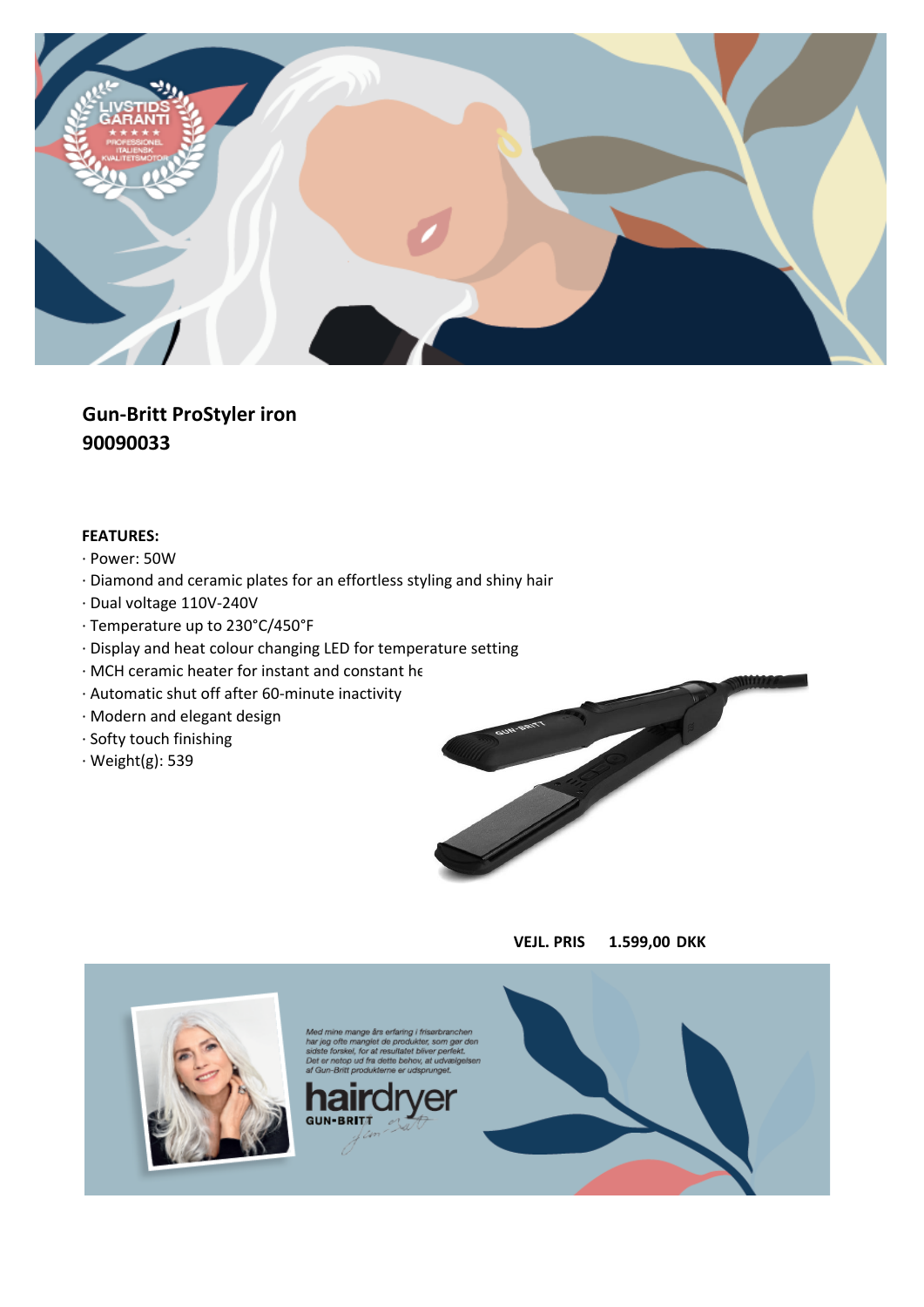

# **Gun-Britt ProCare Dryer, Silver 90090034**

- · Power: 1600W AC motor
- $\cdot$  Airflow 110,00 m<sup>3</sup>/h
- · 5 speed/heat settings
- · Removable filter for an easier cleaning
- · 1 nozzle
- · 3.00 meters high flexibility power cord
- $\cdot$  Airflow 110,00 m<sup>3</sup>/h
- · Noise 69 dB
- · Weight(g): 550
- · 10 YEARS GUARANTEE





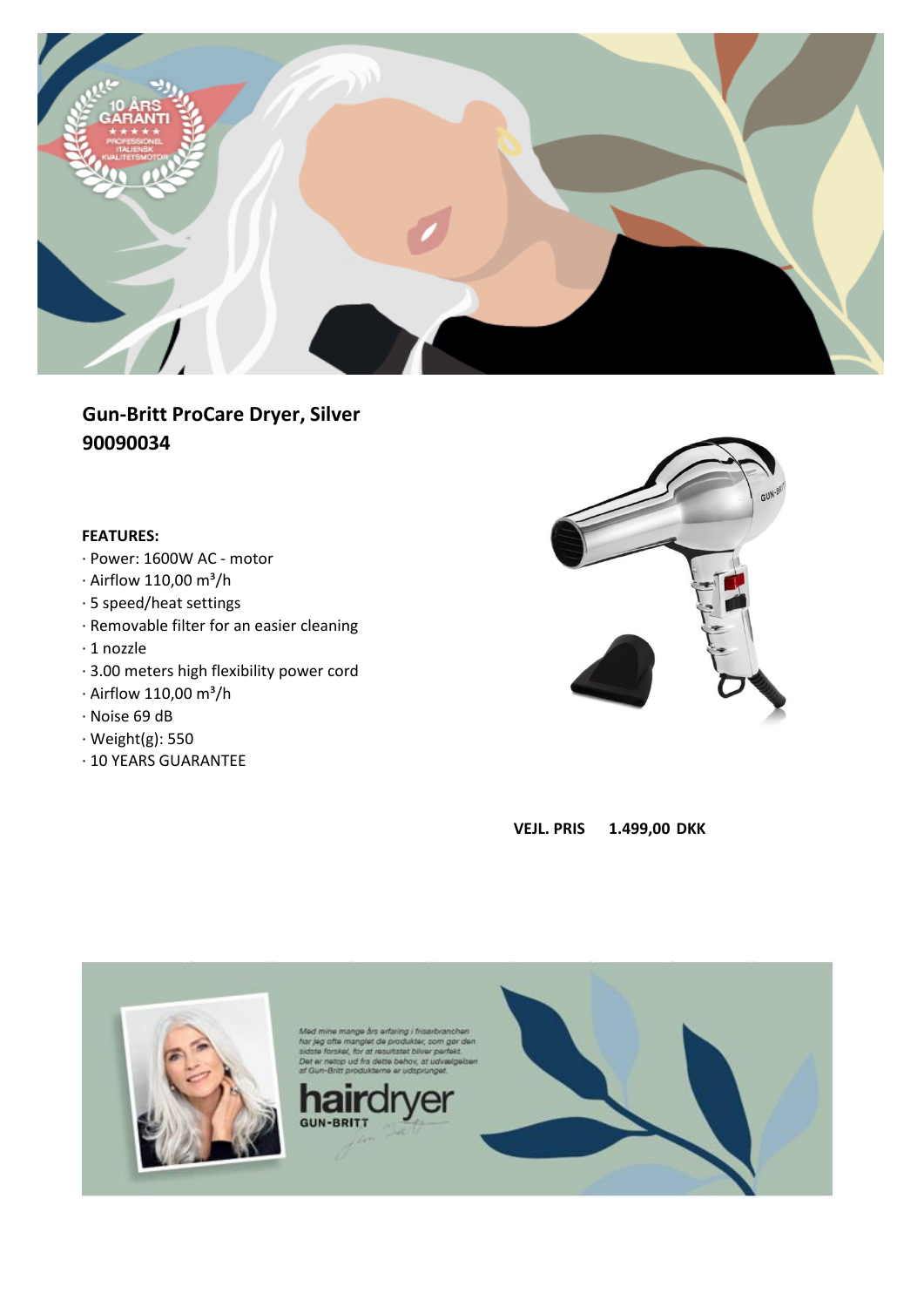

# **Gun-Britt ProPower Dryer 90090035**

- · Power: 2600W
- · 2 nozzle
- · 6 speed/heat settings
- · Removable filter for an easier cleaning
- · Instant cold shot for the styling fixing
- · AC motor
- · 3.00 meters high flexibility power cord
- · Casing POLYCARBONATE of high quality anti-breakage
- $\cdot$  Airflow 110,00 m<sup>3</sup>/h
- · Noise 69 dB
- · Weight(g): 550